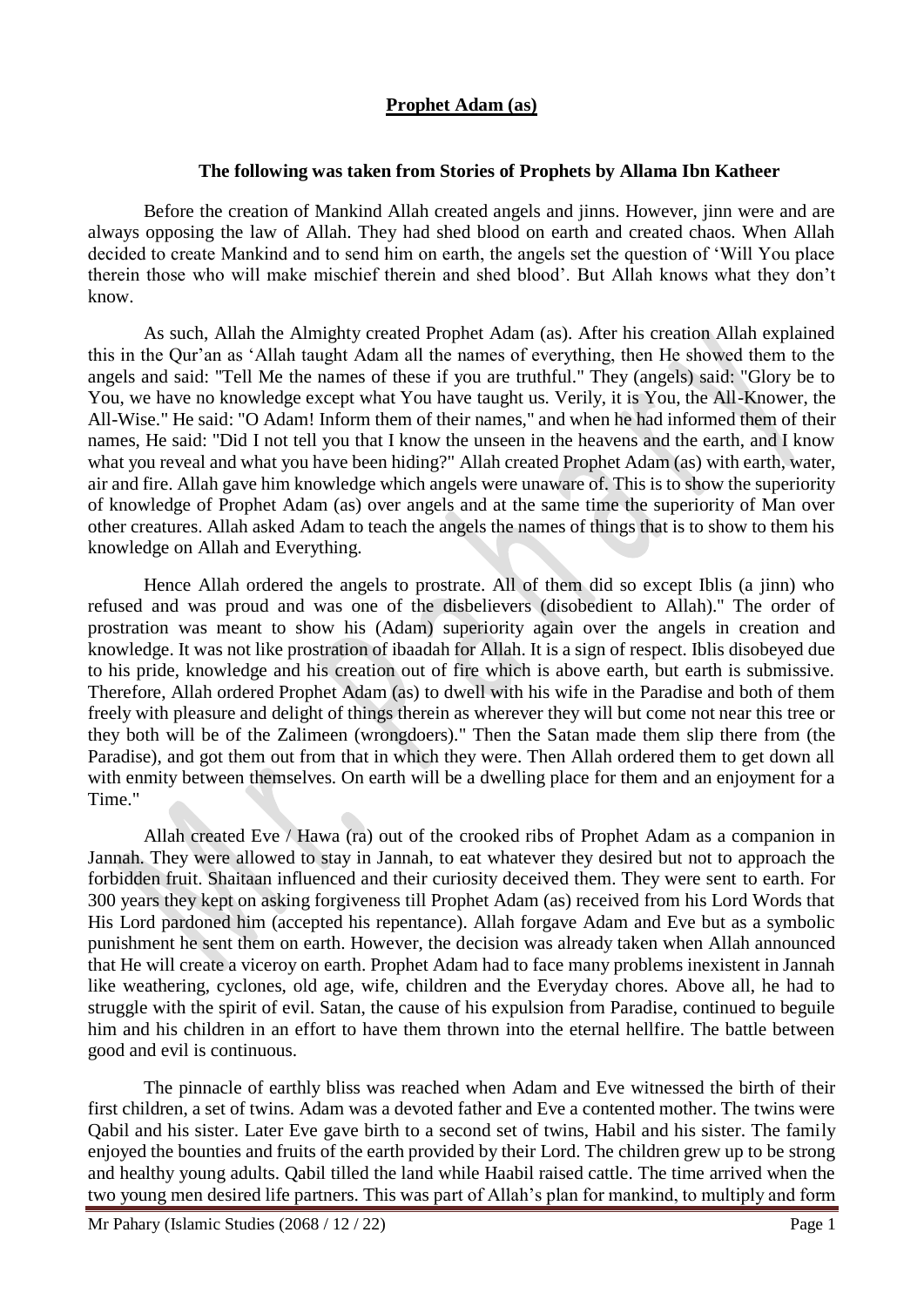nations with different cultures and colours. Allah revealed to Adam that he should marry each son to the twin sister of the other. Adam instructed his children according to Allah's command, but Qabil was displeased with the partner chosen for him, for Haabil's twin sister was not as beautiful as his own. Adam was in a dilemma. He wanted peace and harmony in his family, so he invoked Allah for help. Allah commanded that each son offer a sacrifice, and he whose offering was accepted would have right on his side. Abel offered his best camel while Cain offered his worst grain. His sacrifice was not accepted by Allah because of his disobedience to his father and the insincerity in his offering. This enraged Qabil further. Realizing that his hopes marrying his own beautiful sister were fading, he threatened his brother. "I will kill you! I refuse to see you happy while I remain unhappy!" Haabil feeling sorry for his brother, replied, "It would be more proper for you, my brother to search for the cause of your unhappiness and then walk in the way of peace. Allah accepts the deeds only from those who serve and fear Him, not from those who reject His Commands."

Haabil was intelligent, obedient, and always ready to obey the will of Allah. This contrasted sharply with his brother who was arrogant, selfish and disobedient to his Lord. Habil did not fear his brother's threats, but neither did he want his brother to be hurt, Allah had blessed Abel with purity and compassion. Hoping to allay the hatred seething in his brother Abel said, "My brother, you are deviating from the right path and are sinful in your decisions. It is better that you repent to Allah and forget about your foolish threat. But if you do not then I will leave the matter in the hands of Allah. You alone will bear the consequence of your sin, for the Fire is the reward of the wrong-doers." This brotherly plea did nothing to lessen the hatred in Qaabil's heart, nor did he show fear of Allah's punishment. Even familial considerations were cast aside. Qabil struck his brother with a stone killing him instantly. This was the first death and the first criminal act committed by man on earth. When Haabil had not appeared for some time, Adam began to search for him but found no trace of his beloved son. He asked Qabil about Haabil's whereabouts. Qabil insolently replied that he was neither his brother's keeper nor his protector. From these words his father understood that Abel was dead and Adam was filled with grief.

Meanwhile Qabil did not know what to do with his brother's corpse. He carried it on his back wandering from place to place trying to hide it. His anger had now subsided and his conscience was saddled with guilt. He was tiring under the burden of the corpse which had started to have a stench. As a mercy, and to show that dignity could be retained Even in death, Allah sent two ravens that began fighting, causing the death of one. The victorious bird used its beak and claws to dig a hole in the ground, rolled its victim into it and covered it with sand. Witnessing this, Cain was overcome with shame and remorse. "Woe unto me!" he exclaimed. "I was unable to do what this raven has done, that is to hide my brother's corpse." Cain then buried his brother. This was also the first burial of man.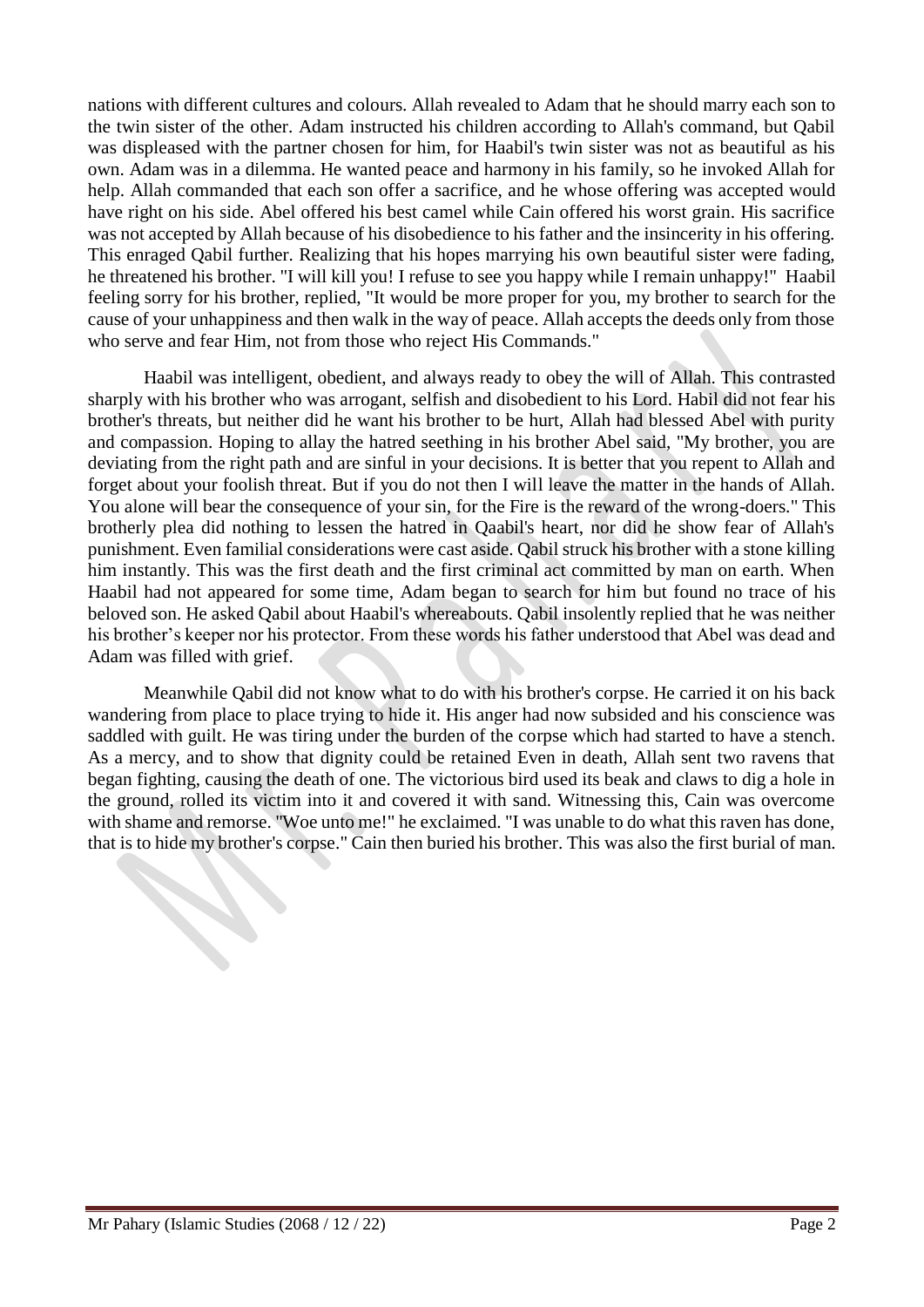# **Prophet Musah (as)**

### **The following was taken from Stories of Prophets by Allama Ibn Katheer**

During the time of Pharaoh in Egypt through a year in which boys were to be slain, the mother of Musah gave birth to Musah (as). It was a time where the soothsayers of Pharaoh have predicted that a boy from Israelites would dethrone him. So he decided to kill all new born from the Israelites. Allah says in surah al Qasas that Pharaoh has made himself great on land and has caused mischief. Allah inspired the mother of Musah saying: *"Suckle him (Musah), but when you fear for him, then cast him into the river and fear not, nor grieve. Verily! We shall bring him back to you, and shall make him one of (Our) Messengers." (Ch 28: 2-7 Quran).*

Then she was commanded to make a basket for Musah and threw it into the water. She instructed her daughter to follow the course of the basket and to report back to her. The basket came to rest at the riverbank, which skirted the king's palace. The palace servants found the basket with the baby and took it to the Pharaoh and his queen. When the queen beheld the lovely infant, Allah instilled in her a strong love for this baby. Pharaoh's wife Aasiyah was very different from Pharaoh. He was a disbeliever; she was a believer. He was cruel; she was merciful.

She was sad because she was infertile and had hoped to have a son. She requested her husband: 'Let me keep the baby and let him be a son to us'. The queen called for some wet nurse but the baby was not ready to accept anyone. Musah's sister was anxious and she told the queen that she knew someone who could feed him. She reunited the mother and the child. *(Ch. 28:10-13).* Allah had granted Musah (as) good health, strength, knowledge, and wisdom. The weak and oppressed turned to him for protection and justice.

One day in the main city, he saw two men fighting. One was an Israelite, who was being beaten by the other, an Egyptian. On seeing Musah, the Israelite begged him for help. Musah became involved in the dispute and, in a state of anger, struck a heavy blow on the Egyptian, who died on the spot. Upon realizing that he had killed a human being, Musah's heart was filled with deep sorrow, and immediately he begged Allah for forgiveness. The next day he saw the same Israelite involved in another fight. Musah went to him and said: "You seem to be a quarrelsome fellow. You have a new quarrel with one person or another each day." Fearing that Musah might strike him, the Israelite warned Musah: "Would you kill me as you killed the wretch yesterday?"

Soon thereafter, a man approached and alerted him: "O Musah, the chiefs have taken counsel against you. You are to be tried and killed. I would advise you to escape." *(Ch 28:15-21 Quran).* Musah left Egypt in a hurry without going to Pharaoh's palace or changing his clothes. Nor was he prepared for travelling. He travelled in the direction of the country of Midian. His only companion in this hot desert was Allah, and his only provision was piety. He travelled for eight nights, hiding during the day. After crossing the main desert, he reached a watering hole outside Midian where shepherds were watering their flocks. He went to the spring, where he saw two young women preventing their sheep from mixing with the others.

Musah sensed that the women were in need of help. Forgetting his thirst, he drew nearer to them and asked if he could help them in any way. *(Ch 28:22-24 Quran).* The young ladies returned home earlier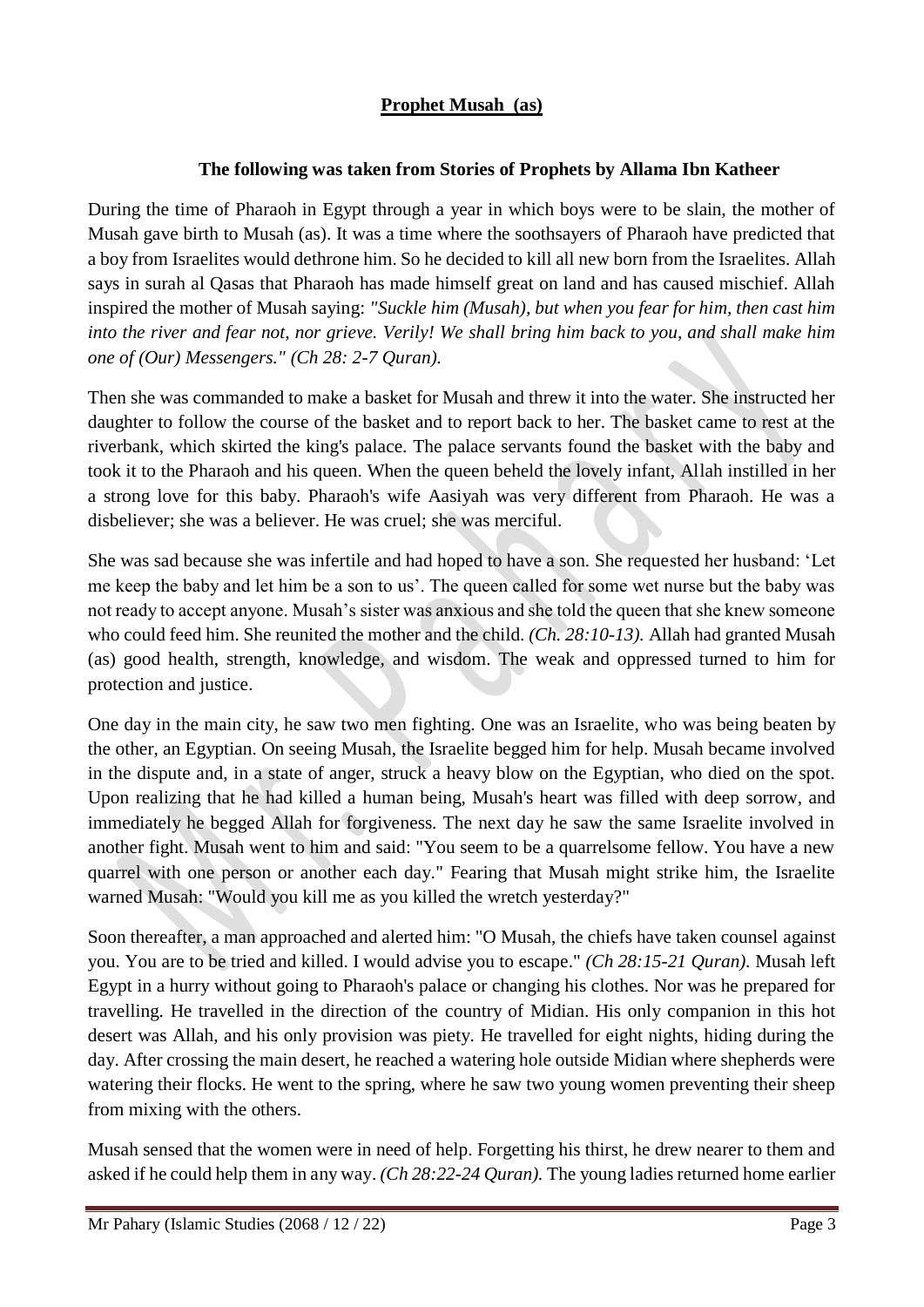than usual, which surprised their father. Musah's gentle behaviour was noticed by the father and his daughters. The kind man invited him to stay with them. The old man proposed him to stay and work for 8 years or more and in return he could marry one of his daughters. He stayed and became a shepherd and served the old man for more than 8 years. *(Ch 28:25-28 Quran)*

One day after the end of this period, a vague homesickness arose in Musah's heart. He wanted to return to Egypt. He was fast and firm in making his decision, telling his wife: "Tomorrow we shall leave for Egypt." Musah left Midian with his family and travelled through the desert until he reached Mount Sinai. There Musah discovered that he had lost his way. He sought Allah's direction and was shown the right course. At nightfall they reached Mount Tur. Musah noticed a fire in the distance and said to his family: "I shall fetch a firebrand to warm us."

As he neared the fire, he heard a sonorous voice calling him: "O Musah, I am Allah, the Lord of the Universe." Musah was bewildered and looked around. He again heard the strange voice. "And what is in your right hand, O Musah?" Shivering, Musah answered: "This is my staff on which I lean, and with which I beat down branches for my sheep, and for which I find other uses." The same voice commanded him: "Throw down your staff!" He did so, and at once the staff became a wriggling snake. Musah turned to run, but the voice again addressed him: "Fear not and grasp it; We shall return it to its former state." The snake changed back into his staff. Next, Allah commanded him to thrust his hand into his robe at the armpit. When he pulled it out, the hand had a brilliant shine. These were the two signs given to Musah.

He wanted his brother Haroon to accompany him and Allah made both prophets. Musah (as) and Haroun (as) went together to Pharaoh and delivered their message. Musah spoke to him about Allah, His mercy and His Paradise and about the obligations of monotheism and His worship. Pharaoh recognized him as the same kid he sheltered. *(Ch 26:16-31 Quran).* Musah (as) wanted to show him his miracle. Musah threw his stick which turned into a serpent. He drew out his hands and they were white. Then there was the contest between Musah and Pharaoh's magicians. Musah's big serpent ate all the snakes of the magicians. *(Ch 20:58-76 Quran).* 

Pharaoh was angry, called his men and ordered them to build a tower for him to see whether there was another god in heaven. He started persecuting the believers. As a portent of the punishment which Allah would meet out, the Nile did not flood its banks to soak the dry land as it normally did. As a result, crops failed, leading to famine. Then another sign came, the sign of lice, which spread amongst the Egyptians, carrying diseases. A sign of frogs was revealed. The land suddenly filled with frogs. Then the last sign was revealed, the sign of blood. The Nile water was changed into blood. When Musah and his people drank the water, it was, for them, ordinary water. However, if any Egyptian filled his cup with the water, he discovered his cup full of blood. They hurried to Musah as usual, but as soon as everything returned to normal, they turned their backs on Allah.

It appeared that Pharaoh would never believe in Musah' message, nor would he stop the torture of the children of Israel. Allah inspired Musah to conduct his people of Egypt, but only a few of his people believed in his message. Allah commanded Musah to depart and they prepared themselves to leave Egypt. In the darkness of night, Musah led his people towards the Red Sea, and in the morning they reached the beach. By then Pharaoh was aware of their departure, so he mobilized a huge army to pursue them. The impatient children of Israel soon became agitated and Joshua (Yusha), Ibn Nun, exclaimed: "In front of us is this impassable barrier, the sea, and behind us the enemy; surely death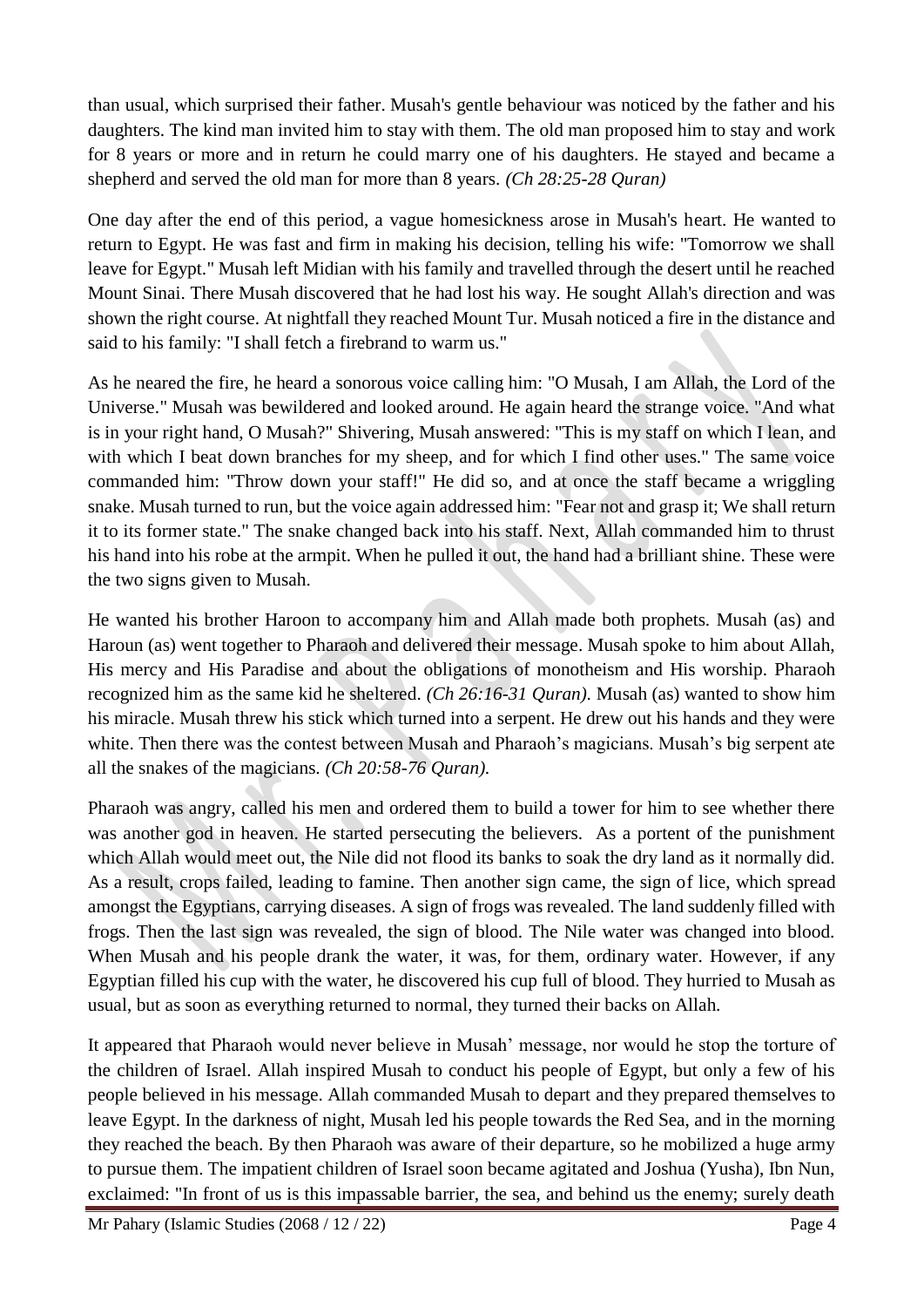cannot be avoided!". Musah replied that he would wait for further guidance from Allah. These words filled them with some hope, but man is always impatient for results: they were willing to surrender themselves back into slavery.

At that moment Allah revealed to Musah: "Smite the sea with your staff!" Musah did as he was commanded. A fierce wind blew, the sun shone brightly, and in a flash the sea parted, the crests of the waves standing like mountains on each side. Musah led his people across. As they looked back, they saw Pharaoh and his army approaching, about to take the very path which had been opened for them. Pharaoh and his army had seen the miracle, how the sea had parted, but being the pretender that he was, Pharaoh turned to his men and proclaimed: "Look! The sea has opened at my command so that I may follow those rebels and arrest them!" They rushed across the parted waters, and when they were midway, Allah commanded the sea to return to its former state. Terror-stricken Pharaoh, realizing his end had come, declared out of fear: "I believe that there is no god worthy of worship except Allah in Whom the children of Israel believe, and I am of those who surrender to Him." But Allah did not accept this declaration from the tyrant, and the waters closed over him, drowning him and his entire army. *(Ch 26:52-68 Quran) (Ch 10:90-92 Quran).*

**Through** the story of Hazrat Musah (as) we can see similarities with the life of the prophet (s.a.w). Topics like their childhood, their call to Prophethood, their experience of persecution, their fleeing their homes, their eventual triumph, their experience of being misunderstood, their resolve and commitment to their call will be discussed as such.

**At the outset**, it can be well said that both Hazrat Musah (as) and Hazrat Muhammad (s.a.w) were brought up in an environment that they had to leave at a certain period of their lives. During the time of Musah there was the need for him to be separated from his mother for survival as Pharaoh had decided to kill all new born. However, for the last prophet (s.a.w) he had to leave his mother for 6 years as it was a custom of the pre Islamic Arabs to have their babies suckled by a wet-nurse in the desert. Nevertheless, mothers and children were reunited later on.

**Secondly**, both the environment in which Musah and the last prophet were born was polytheistic. Their people were polytheists and idol worshippers. They were brought up among the idol worshippers but both never worshipped anything or anyone apart from Allah. Both were monotheist in search of the one God that is Allah. Moreover, they were both against the idea of polytheism.

**Moreover**, there came a time where due to the level of degradation and injustice found in their respective societies, they decided to help those in need. Hazrat Musah was alongside with the poor and the destitute and would always help the oppressed. That was the same situation for the prophet (s.a.w) who created an organisation with the help of youngsters and elders through Half ul Fuzul. Their aims were to help those in need and to bring some kinds of justice to those who are oppressed both physically and mentally.

**Fourthly**, due to the above situation which developed the situation and environment of persecutions, both prophets were disgusted with their respective societies. On one side we have Pharaoh who used to oppress the people of Israelite and on the other side the rich Jewish and Arabs oppressed the poor. The societies were deeply rooted then in injustice. Leaving the city was the final option.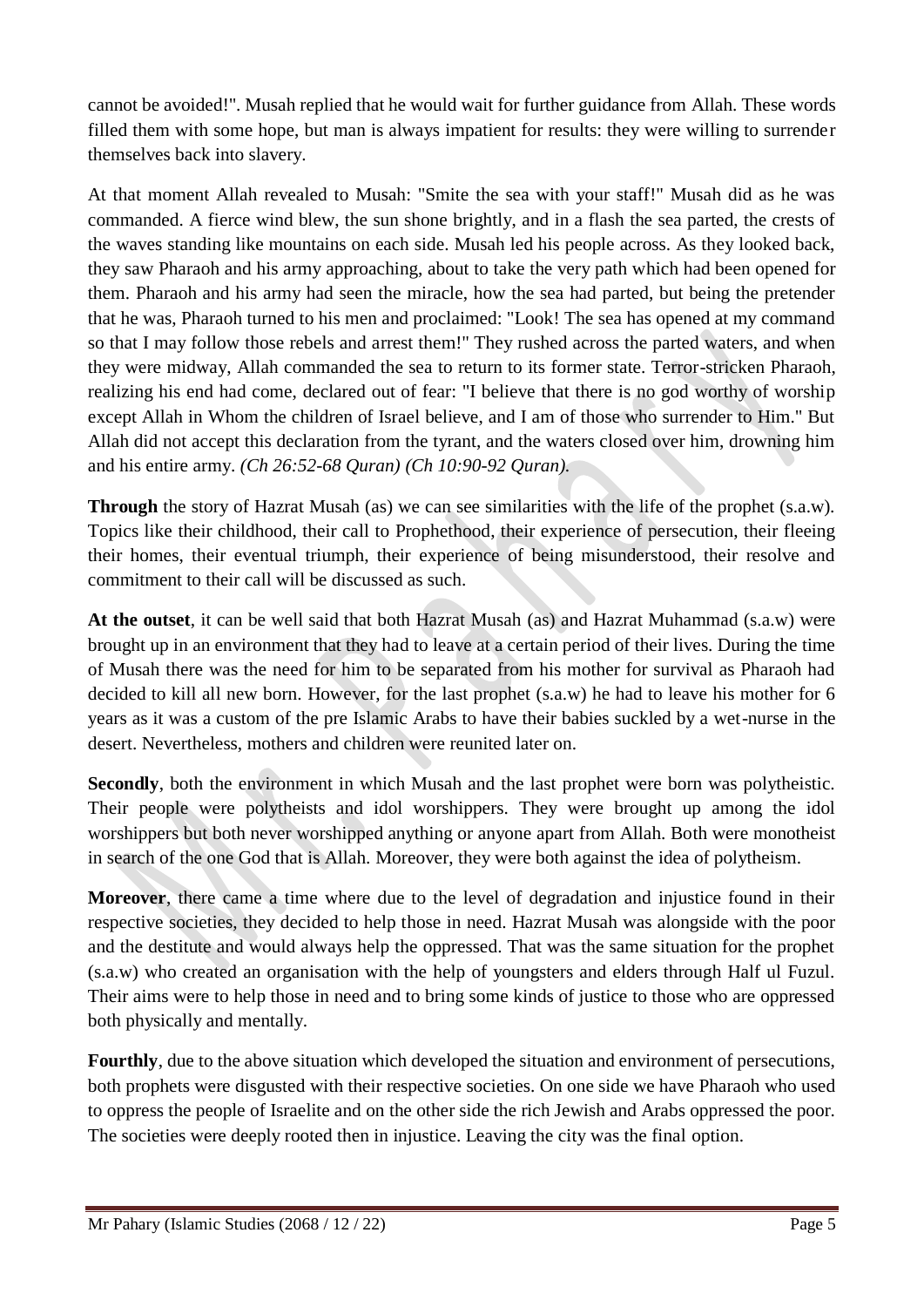**Furthermore**, attached with the above idea, the society of Musah and that of the last prophet (s.a.w) were deeply rooted in crimes, adultery, fornication, prostitution, bribes, interest, levies, taxes, sins among others. In fact, both societies were immoral ones without leaders. Both prophets were thus fed up with these societies and a need to change environment was important.

**Sixthly**, as both were in these kinds of societies they were in search of Allah or rather we can say that Allah came to them as a rescue. In the case of Hazrat Musah he found Allah on the mount of Tur with the voice coming from the blessed tree with 2 miracles as gifts. On the other side, the prophet was approached by Hazrat Jibril in the cave of Hira with the first five verses of Surah Al 'Alaq as gift from Allah. Both thus were given the Torah and the Qur'an.

**Added to the above ideas**, after having the blessing of Allah, both prophets decided to gather their respective people to call them to the religion of Allah. Their messages were the same that is Tawheed was the main theme. They spread the same message with the same good news of Jannah if they were accepted and followed and with the same warnings as Jahannam if they were to be rejected. As history witnessed they were both rejected but accepted only by a few poor destitute people.

**Besides**, due to persecutions and uncertainties, both prophets had to leave their cities and countries for the Hijrah. As it was impossible to be accepted or the other way being rejected, both prophets left their homeland to Midian and Yathrib (Madina). And what was more surprising was that both were accepted and protected by their new friends and environment. It marked the start of both real spreading of Islam in a much better way with a more peaceful life.

**More to the point**, both prophets were persecuted by their people and by the chiefs of their societies. In the case of Musah it was Pharaoh who was the persecutor with his hosts. On the other side the prophet and the Muslims were persecuted, beaten and ill-treated by the chiefs of Macca like Abu Lahab and his friends. Hazrat Musah and his people at one time was chased by the hosts of Pharaoh and it also occurred that the prophet (s.a.w) was chased by the unbelievers at Ta'if, for the Hijrah and in the different battles fought.

**Last but not least**, it is good to mention that both prophets at a certain moment had a homesick. As such Hazrat Musah (as) returned to Egypt and Hazrat Muhammad (s.a.w) returned to Macca. These were their homelands and they were attached to them. Returning there was a great risk taken by both prophets. They could have been murdered. In fact, when Musah returned to Egypt he was later on chased by the Egyptians and when the prophet entered Macca in the 8<sup>th</sup> year of Hijrah, the division led by Khalid bin Walid (ra) was attacked.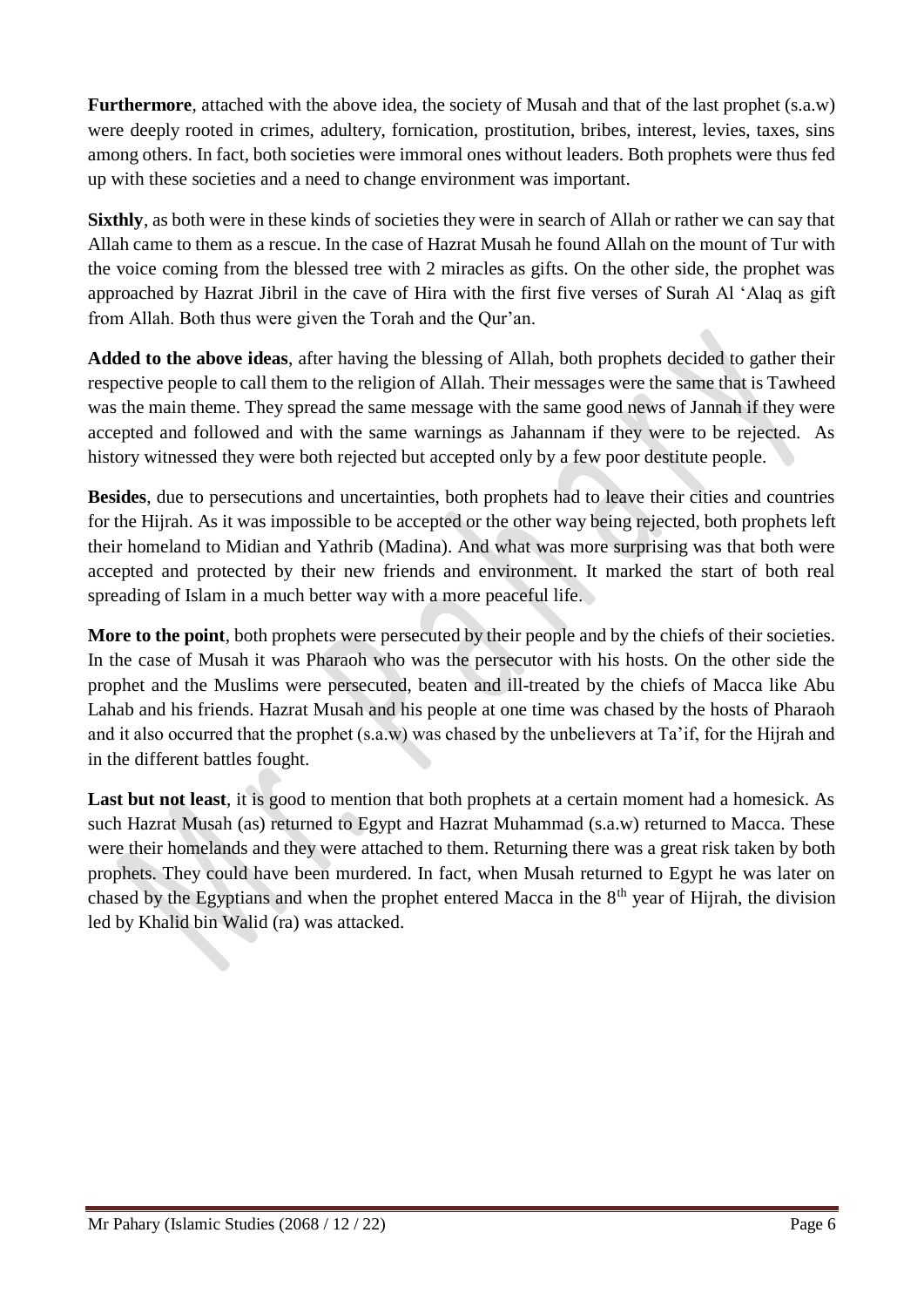# **Prophet Yusuf (as)**

### **The following was taken from Stories of Prophets by Allama Ibn Katheer**

The story begins with a dream and ends with its interpretation. Prophet Yusuf (as) said: *"O my father! Verily, I saw eleven stars and the sun and the moon, I saw them prostrating themselves to me."* (12:4). His father's face lit up and foresaw that Prophet Yusuf (as) would be among the prophets and warned him about the jealousy his brothers '*Relate not your vision to your brothers, lest they arrange a plot against you.*" (12:5)

Prophet Yusuf (as) was eighteen years old, very handsome and robust, with a gentle temperament. He was respectful, kind and considerate. His brother Benjamin was equally pleasant. Their father loved them more than his other children, and would not let them out of his sight keeping them busy with work in the house garden. Due to jealousy it is said: "*One from among them (his brothers) said: "Kill not Yusuf (as), …. throw him down to the bottom of a well …" (12:8-10)*

The brothers wanted Yusuf to come with them on business but the father was afraid and said *"Truly, it saddens me that you should take him away. I fear lest a wolf should devour him, while you are careless of him." (12:11-14).* When it was accepted, they went directly to the well, one of them put his arms around Prophet Yusuf (as), held him tightly and cast him into the deep well. The brothers returned to their father and said that '*a wolf devoured him' (12:17). bringing his shirt stained with false blood.* (Ch 12:18). Deep down Prophet Yaqoub (as) knew that his beloved son was still alive and that his other sons were lying.

Then it follows that a caravan passing by rescued Prophet Yusuf but '*they hid him as merchandise … and sold him for a low price,'* to the chief, the Aziz *from Egypt who bought him said to his wife: "Make his stay comfortable, maybe he will profit us or we shall adopt him as a son.". (Ch 12:19-21)* Prophet Yusuf (as) smiled at his benefactor (the chief), thanked him, and promised to be loyal. He was made the personal attendant of the chief minister's wife. He was obedient and ever-obliging. Allah blessed him with '*wisdom and knowledge' ( 12:22).* 

The chief minister's wife, Zulaikha could not resist the handsome Prophet Yusuf (as), and her obsession with him caused her sleepless nights. She fell in love with him. Allah said that 'she *sought to seduce him, she closed the doors and said: "come on, O you." He said: "I seek refuge in Allah (or Allah forbid)! Truly he (your husband) is my master! He made my stay agreeable!). ( 12:23)* Prophet Yusuf (as)'s refusal only heightened her passion. As he moved to the door to escape, she ran after him and caught hold of his shirt '*and she tore his shirt from the back. They both found her lord (her husband) at the door*. (*12:25*). She immediately changed her tone to anger, and, showing the torn piece of the shirt in her hand, asked her husband: *"What is the recompense (punishment) for him who intended an evil design against your wife … ?"* (*12:25*). Prophet Yusuf said: *"It was she that sought to seduce me," and a witness of her household bore witness saying: "If it be that his shirt is torn from the front, then her tale is true, and he is a liar! but if it be that his shirt is torn from the back, then she has told a lie and he is speaking the truth!"* So, it was clear that she lied. (*12:26-29).*

For her defence, Zulaikha prepared a banquet to show that other women could be under the beauty of Prophet Yusuf (as) and '*she gave each one of them a knife (to cut the foodstuff with), and she said (to Yusuf (as)): "Come out before them." Then, when they saw him, they exalted him (at his beauty) and (in their astonishment) cut their hands. … She said: "This is he (the young man) about whom you did blame me (for his love) and I did seek to seduce him, but he refused.* Prophet Yusuf said that *'Prison*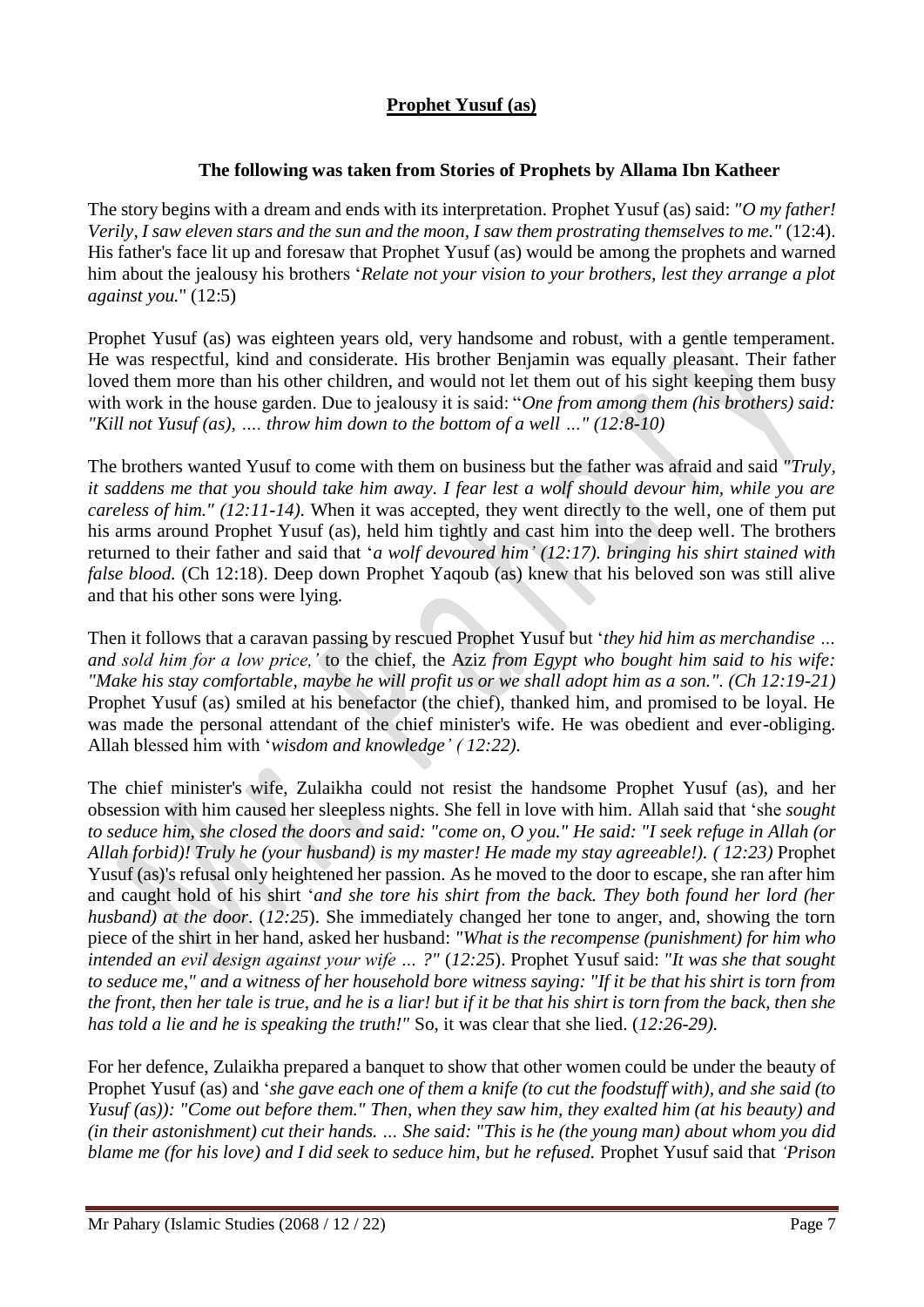*is more to my liking than that to which they invite me.'…* That evening, Zulaikha convinced her husband that the only way to save her honor was to put Prophet Yusuf (as) in prison.

In prison, Prophet Yusuf explained the king's dream (*He sees himself on the banks of the Nile river. The water is receding before him, becoming mere mud. The fish begin to skip and jump in the mud. Seven fat cows come out of the river followed by seven lean cows. The seven lean ones devour the seven fat ones*) as: "*There will be seven years of abundance. If the land is properly cultivated, there*  will be an excess of good harvest, more than the people will need. This should be stored. Thereafter, *seven years of famine will follow, during which time the excess grain could be used*. *After seven years of drought, there will be a year during which water will be plentiful. If the water is properly used, grapevines and olive trees will grow in abundance, providing plenty of grapes and olive oil*." The cupbearer gave the news to the king which was fascinated by Prophet Yusuf (as)'s interpretation and commanded that Prophet Yusuf (as) be set free from prison. However, Prophet Yusuf (as) refused to leave the prison unless his innocence was proven. Under request of the king, the wife of the chief minister came and boldly confessed that she had lied and he had told the truth.

The king informed Prophet Yusuf (as) that his innocence was established offered him a high position as controller of the granaries a request from Yusuf. Drought followed and famine spread throughout the region, including Canaan, the homeland of Prophet Yusuf (as). Prophet Yusuf (as) advised the king to sell his grain to the needy nations at a fair price. Prophet Yaqoub (as) sent ten of his sons, all except Benjamin, to Egypt to purchase provisions. Prophet Yusuf (as) immediately recognized them and received them warmly and asked them to narrate him their life. When they said that they had another brother, prophet Yusuf asked them to bring him and he would double their rations. As an inducement to return with their brother, Prophet Yusuf (as) ordered his servant to secretly place the purse, with the money they had paid, into one of their grain sacks.

The brothers returned to their father to ask his permission for Benjamin. At first Prophet Yaqoub (as) was reluctant but accepted. When they came again to prophet Yusuf (as), Benjamin was kept 'captive' due to the purse. In brief, the 2 brothers finally met. The brothers returned and said that the youngest son has stolen. The father was deeply hurt. Weeping all those years Prophet Yaqoub (as) almost lost his sight. The other sons returned and pleaded Prophet Yusuf (as). At the end, they begged Prophet Yusuf (as) who said: *"I am Yusuf (as), and his is my brother" (Ch 12:90)*. They were forgiven and Prophet Yusuf (as) embraced them, and together they wept with joy. Later on he advised his brothers: *"Go with this shirt of mine, and cast it over the face of my father, he will become clear-sighted, and bring to me all your family."* (12:93) They headed back for Palestine and reaching there, the father said: "*I do indeed feel the smell of Yusuf (as) … Then, when the bearer of the glad tidings arrived, he cast the shirt over his face, and he became clear sighted. …" (12:94-97).* Prophet Yusuf (as) '*betook his parents to himself and said: "Enter Egypt, if Allah will, in security." And he raised his parents to the throne and they fell down before him prostrate. And he said: "O my father! This is the*  interpretation of my dream of old! My Lord has made it come true! He was indeed good to me, when *He took me out of prison, and brought you all here out of the Bedouin life, after Satan had sown enmity between me and my brothers …" (Ch 12:98-100).* Before he died, Prophet Yaqoub (as) (pbuh) advised his children to adhere to the teachings of Islam, the religion of all of Allah's prophets.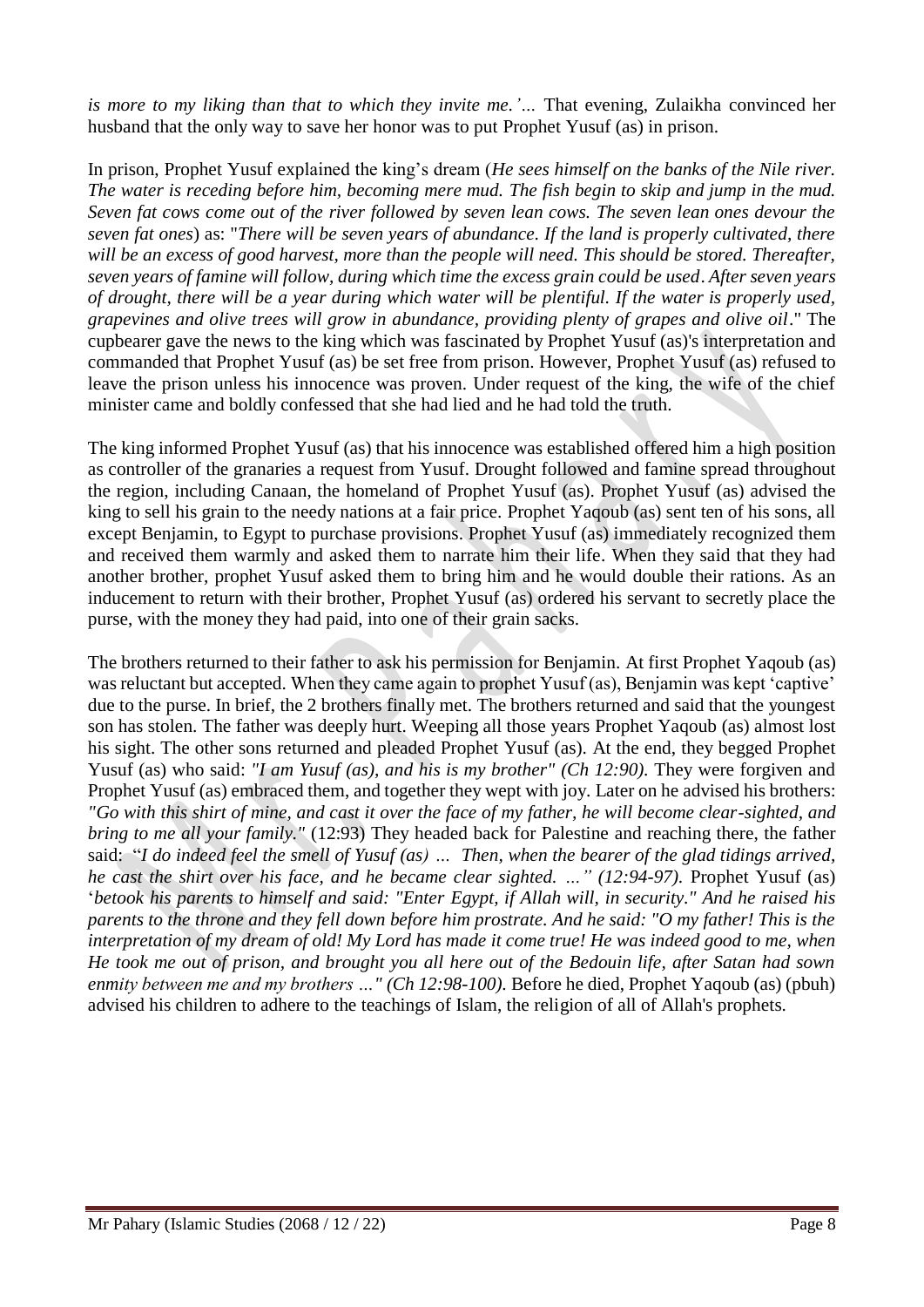## **Prophet 'Isa (as)**

#### **The following was taken from Stories of Prophets by Allama Ibn Katheer**

#### **The Birth of Mariam (ra)**

Allah the Almighty said: *The wife of Imran said: "O my Lord! I have vowed to You what (the child that) is in my womb to be dedicated for Your services (free from all worldly work; to serve Your Place of worship), so accept this, from me. Verily, You are the All-Hearer, the All Knowing."<sup>1</sup> Then when she delivered her (child Mariam (ra)), she said: "O my Lord! I have delivered a female child," and Allah knew better what she delivered, - "and the male is not like the female, and I have named her Mariam (ra), and I seek refuge with You (Allah) for her and for her offspring from Satan, the outcast."<sup>2</sup>*

#### **Mariam's (ra) Sustenance - Quranic**

So her Lord (Allah) accepted her with goodly acceptance. He made her grow in a good manner and put her under the care of Prophet Zakariiyah (Prophet Zakariyah's (as) wife's (Elizabeth) sister had a daughter named Hannah who had a daughter called Mariam (ra)). Every time he entered Al-Mihrab (a praying place or a private room), he found her supplied with sustenance. As Allah recounted in the Glorious Quran: *She said: "From Allah. Verily, Allah provides sustenance to whom He wills, without limit." (Ch 3:37 Quran)*

#### **Prophet Zakariyyah (as) Becomes Mariam (ra)'s Guardian**

As the baby was a girl, the question of her guardianship posed a problem for the elders. This was a child of their late and beloved leader, and everyone was eager to take care of her. Prophet Zakariyah (as) said to the elders: "*I am the husband of her maternal aunt and her nearest relation in the temple; therefore, I will be more mindful of her than all of you*." As it was their custom to draw lots to solve disagreements, they followed this course. Each one was given a reed to throw into the river. They had agreed that whoever's reed remained afloat would be granted guardianship of the girl. All the reeds sank to the bottom except Zakariyah's. With this sign, they all surrendered to the will of Allah and made him the guardian.

#### **Mariam (ra)'s High Status**

To ensure that no one had access to Mariam (ra), Zakariyah (as) built a separate room for her in the temple. As she grew up, she spent her time in devotion to Allah. Zakariyah (as) visited her daily to see to her needs, and so it continued for many years. One day, he was surprised to find fresh fruit, which was out of season in her room. As he was the only person who could enter her room, he asked her how the fruit got there. She replied that these provisions were from Allah, as He gives to whom He wills. Zakariyah understood by this that Allah had raised Mariam (ra)'s status above that of other women. Thereafter, Zakariyah spent more time with her, teaching and guiding her. Mariam (ra) grew to be a devotee of Allah, glorifying Him day and night.

#### **Mariam (ra) Receives News of Prophet Isa (as)**

While Mariam (ra) was praying in her temple, an angel in the form of a man appeared before her. Filled with terror, she tried to flee, praying: *"Verily! I seek refuge with the Most Beneficent (Allah) from you, if you do fear Allah." The angel said: "I am only a Messenger from your Lord, (to announce)* 

<sup>1</sup>  $1$  Our'an 3: 35

<sup>2</sup> Qur'an 3: 36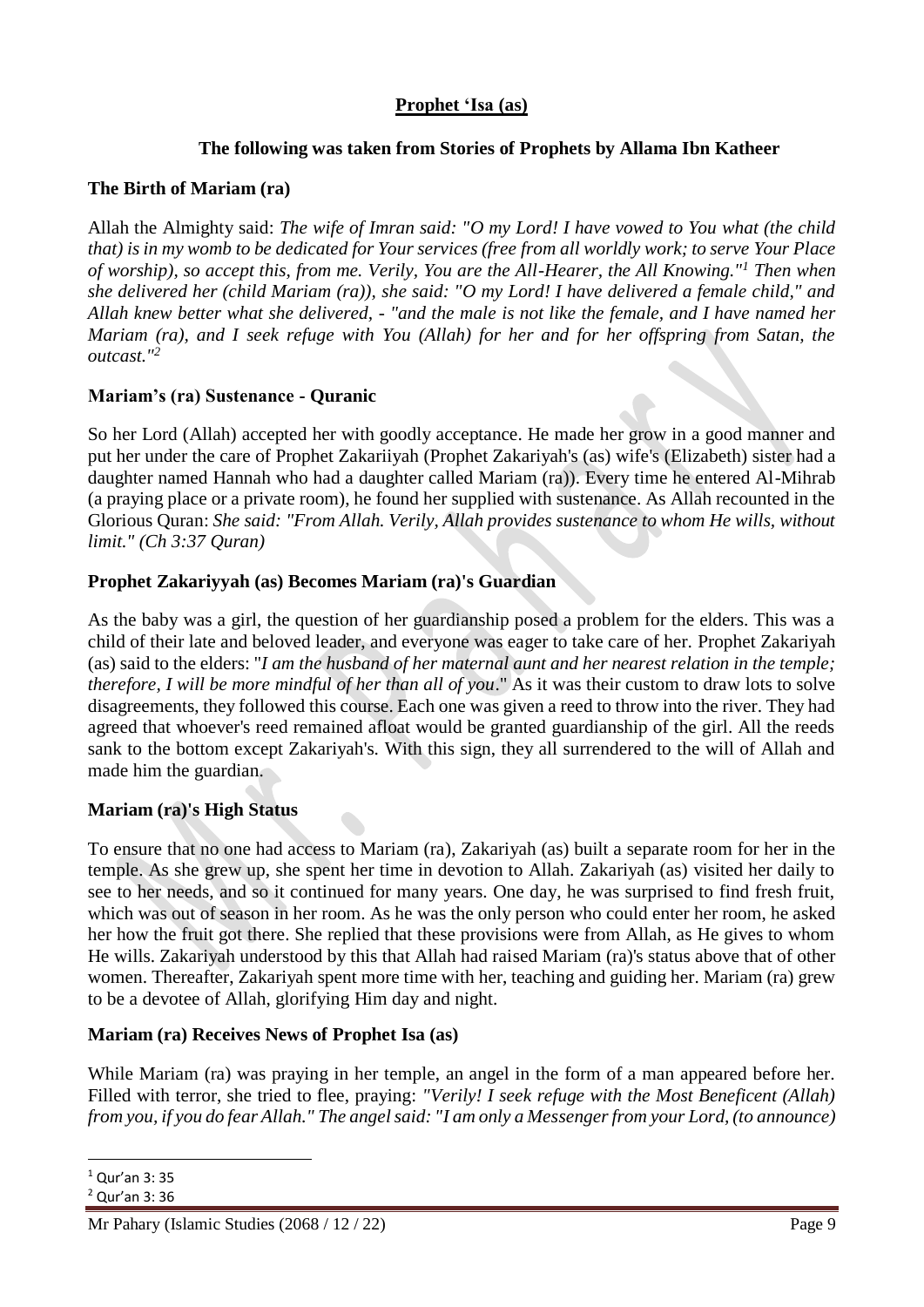*to you the gift of a righteous son." She said: "How can I have a son, when no man has touched me, nor am I unchaste?" He said: "So (it will be), your Lord said: "That is easy for me (Allah): And (We wish) to appoint him as a sign to mankind and a mercy from Us (Allah), and it is a matter (already) decreed, (by Allah).'"<sup>3</sup>*

## **The Birth of Prophet Isa (as)**

With a heavy heart, she left the temple and went to Nazareth, the city in which she had been born where she settled in a simple farm house to avoid the public. But fear and anxiety did not leave her. She was from a noble and pious family. Her father had not been an evil man nor was her mother an impure woman. How could she prevent tongues from wagging about her honour? After some months, she could not bear the mental strain any longer. Burdened with a heavy womb, she left Nazareth, not knowing where to go to be away from this depressing atmosphere. She had not gone far, when she was overtaken by the pains of childbirth. She reached Bethlehem valley, about four to six miles from Jerusalem. She saw down against a dry palm tree, and here she gave birth to a son. Looking at her beautiful baby, she was hurt that she had brought him into the world without a father. She exclaimed: "I wish I had died before this happened and had vanished into nothingness!" Suddenly, she heard a voice nearby: "Grieve not, your Lord has placed a rivulet – small stream of water - below, and shake the trunk of this tree, from which ripe dates will fall. So eat and drink and regain the strength you have lost; and be of good cheer, for what you see is the power of Allah, who made the dry palm tree regain life, in order to provide food for you." For a while she was comforted by Allah's miracle, for it was a sure sign of her innocence and purity.

### **Mariam (ra) Returns to the City with Prophet Isa (as)**

Mariam (ra) decided to return to the city. However, her fears also returned. What was she going to tell the people? As if sharing his mother's worry, the baby began to speak: "If you meet any person say: 'I have vowed to fast for The Beneficent and may not speak to any human today.'" With this miracle, Mariam (ra) felt at ease. As she had expected, her arrival in the city with a new born baby in her arms aroused the curiosity of the people. They scolded her: "This is a terrible sin that you have committed." She put her finger to her lips and pointed to the child. They asked: "How can we speak to a new born baby?" To their total amazement, the child began to speak clearly: *"Verily! I am a slave of Allah. He has given me the Scripture and made me a Prophet; and He has made me blessed wherever I be, and has enjoined me prayer, and Zakat, as long as I live, and dutiful to my mother, and made me not arrogant, unblessed. And Salam (peace) be upon me the day I was born, and the day I die, and the day I shall be raised alive!"<sup>4</sup>* Most of the people realized that the baby was unique, for it Allah wills something, He merely says "Be" and it happens. Of course, there were some who regarded the baby's speech as a strange trick, but at least Mariam (ra) could now stay in Nazareth without being harassed.

#### **Prophet Isa (as) Upsets the Jews**

The Jewish priests felt this child Prophet Isa (as) was dangerous, for they felt that the people would turn their worship to Allah the Almighty Alone, displacing the existing Jewish tenets. Consequently, they would lose their authority over the people. Therefore, they kept the miracle of Prophet Isa (as)'s speech in infancy as a secret and accused Mariam (ra) of a great misdeed.

1

<sup>3</sup> Qur'an 19: 18 - 21

<sup>4</sup> Qur'an 19: 27 - 33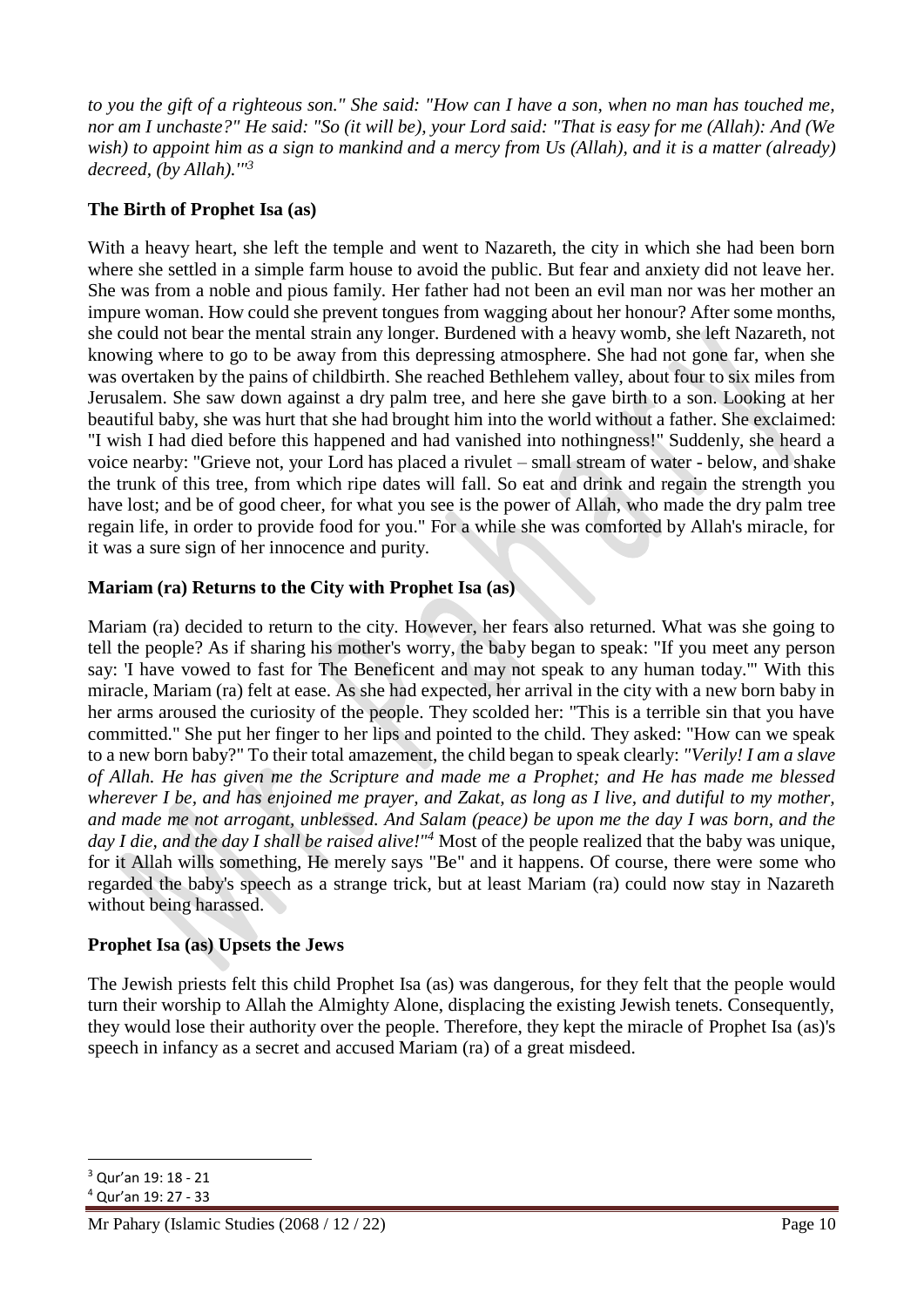## **Prophet Isa (as)'s Ability to Debate**

As Prophet Isa (as) grew, the signs of Prophethood began to increase. He could tell his friends what kind of supper waited for them at home and what they had hidden and where. When he was twelve years old, he accompanied his mother to Jerusalem. There he wandered into the temple and joined a crowd listening to the lecture of the Rabbis (Jewish priests). The audience were all adults, but he was not afraid to sit with them. After listening intently, he asked questions and expressed his opinion. The learned rabbis were disturbed by the boy's boldness and puzzled by the questions he asked, for they were unable to answer him. They tried to silence him, but he ignored their attempts and continued to express his views.

### **Prophet Isa (as) Does Not Observe the Sabbath**

Prophet Isa (as) grew up to manhood. It was Sabbath, a day of complete rest: no fire could be lit or extinguished nor could females plait their hair. Musah (as) had commanded that Saturday be dedicated to the worship of Allah. However, the Pharisees (one of a group of Jews who thought that they kept all God's rules) who were the guardians of the law, were ready to sell it when their interests were involved so as to obtain personal gains. Prophet Isa (as) was on his way to the temple. Although it was the Sabbath, he reached out his hand to pick two pieces of fruit to feed a hungry child. This was considered to be a violation of the Sabbath law. He made a fire for the old women to keep themselves warm from the freezing air. Another violation. He went to the temple and looked around. There were twenty thousand Jewish priests registered there who earned their living from the temple. The rooms of the temple were full of them.

### **Prophet Isa (as) Receives His Prophethood**

Prophet Isa (as) observed that the visitors were much fewer than the priests. They worshipped nothing but money. The poor people who could not afford the price of the sheep or dove were swept away like flies by the Pharisees and Saducees. Prophet Isa (as) was astonished. On this blessed night, the two noble prophets Yahya (as) and Zakariyah (as) died, killed by the ruling authority. On the same night, the revelation descended upon Prophet Isa (as). Allah the Exalted commanded him to begin his call to the children of Israel. To Prophet Isa (as), the life of ease was closed, and the page of worship and struggled was opened.

## **Prophet Isa (as)'s Message**

Like an opposing force, the message of Prophet Isa (as) came to denounce the practices of the Pharisees and to reinforce the Law of Moses. In the face of a materialistic age of luxury and worship of gold, Prophet Isa (as) called his people to a nobler life by word and deed. Prophet Isa (as) continued inviting the people to Almighty Allah. His call was based on the principle that there is no mediation between the Creator and His creatures. However, Prophet Isa (as) was in conflict with the Jews' superficial interpretation of the Torah. He said that he did not come to abrogate the Torah, but to complete it by going to the spirit of its substance to arrive at its essence. He made the Jews understand that the Ten Commandments have more value than they imagined.

#### **Prophet Isa (as) Denounces Materialism**

Prophet Isa (as) was therefore in confrontation with the materialistic people. He told them to desist from hypocrisy, show and false praise. There was no need to hoard wealth in this life. They should not preoccupy themselves with the goods of this passing world; rather they must preoccupy themselves with the affairs of the coming world because it would be everlasting. Prophet Isa (as) told them that caring for this world is a sin, not fit for pious worshippers. The disbelievers care for it because they do not know a better way. As for the believers, they know that their sustenance is with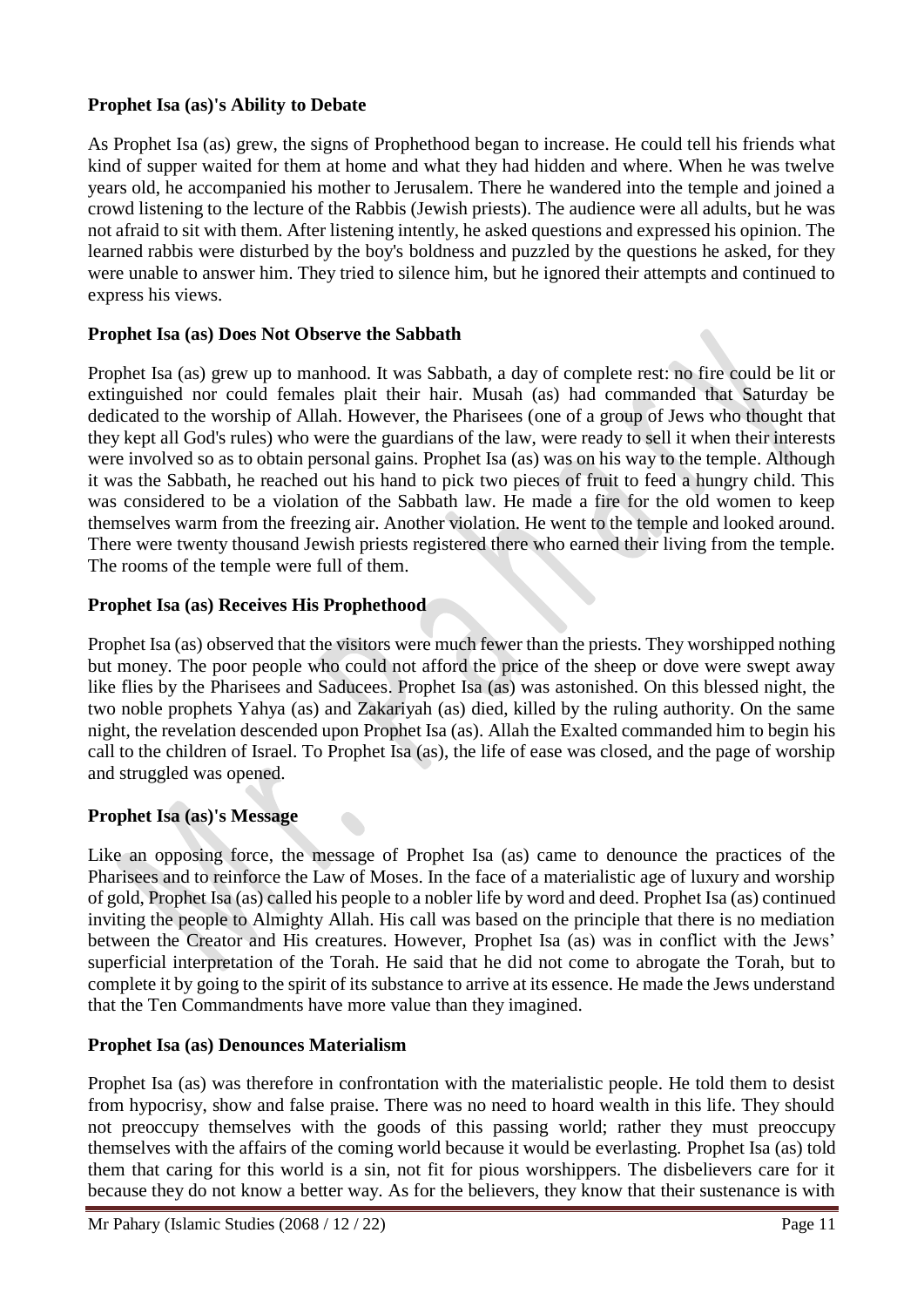Allah, so they trust in Him and scorn this world. Prophet Isa (as) continued to invite people to worship the Only Lord, who is without partner, just as he invited them to purify the heart and soul.

## **Jewish Priests Try to Embarrass Prophet Isa (as)**

His teaching annoyed the priests, for every word of Prophet Isa (as) was a threat to them and their position, exposing their misdeeds. The Roman occupiers had, at first, no intention of being involved in this religious discord of the Jews because it was an internal affair, and they saw that this dispute would distract the Jews from the question of the occupation. However, the priests started to plot against Prophet Isa (as). They wanted to embarrass him and to prove that he had come to destroy the Mosaic Law. The Mosaic Law provides that an adulteress be stoned to death. They brought him a Jewish adulteress and asked Prophet Isa (as): "Does not the law stipulate the stoning of the adulteress?" Prophet Isa (as) answered: "Yes." They said: "This woman is an adulteress." Prophet Isa (as) looked at the woman and then at the priests. He knew that they were more sinful than she. They agreed that she should be killed according to Mosaic Law, and they understood that if he was going to apply Mosaic Law, he would be destroying his own rules of forgiveness and mercy. Prophet Isa (as) understood their plan. He smiled and assented: "Whoever among you is sinless can stone her." His voice rose in the middle of the Temple, making a new law on adultery, for the sinless to judge sin. There was none eligible; no mortal can judge sin, only Allah the Most Merciful. As Prophet Isa (as) left the temple, the woman followed him. She took out a bottle of perfume from her garments, knelt before his feet and washed them with perfume and tears, and then dried his feet with her hair. Prophet Isa (as) turned to the woman and told her to stand up, adding: "O Lord, forgive her sins." He let the priests understand that those who call people to Almighty Allah are not executioners. His call was based on mercy for the people, the aim of all divine calls.

### **Prophet Isa (as)' Brings the Dead to Life**

Some Qur'anic commentators said that Prophet Isa (as) brought four people back from the dead: a friend of his named Al-Azam, an old woman's son, and a woman's only daughter. These three had died during his lifetime. When the Jews saw this they said: "You only resurrect those who have died recently; perhaps they only fainted." They asked him to bring back to life Sam the son of Prophet Noah (as). When he asked them to show him his grave, the people accompanied him there. Prophet Isa (as) invoked Allah the Exalted to bring him back to life and behold, Sam ibn Noah came out from the grave gray-haired. Prophet Isa (as) asked: "how did you get gray hair, when there was no aging in your time?" He answered: "O Spirit of Allah, I thought that the Day of Resurrection had come; from the fear of that day my hair turned gray."

## **The Miracles of Prophet Isa (as) - Quranic**

Allah the Almighty said: *"Remember when Allah will say (on the Day of Resurrection): "O Isa, son of Mariam! Remember My Favour to you and to your mother when I supported you with Ruh-ul-Qudus (Gabriel) so that you spoke to the people in the cradle and in maturity; and when I taught you writing, Al Hikmah (the power of understanding), the Torah and the Gospel; and when you made out of the clay, as it were, the figure of a bird, by My Permission, and you breathed into it, and it became a bird by My Permission, and you healed those born blind, and the lepers by My Permission, and when you brought forth the dead by My Permission; and when I restrained the Children of Israel from you (when they resolved to kill you) since you came unto them with clear proofs, and the disbelievers among them said: 'This is nothing but evident magic.'"<sup>5</sup> And when I (Allah) put in their* 

.

<sup>5</sup> Qur'an 5: 110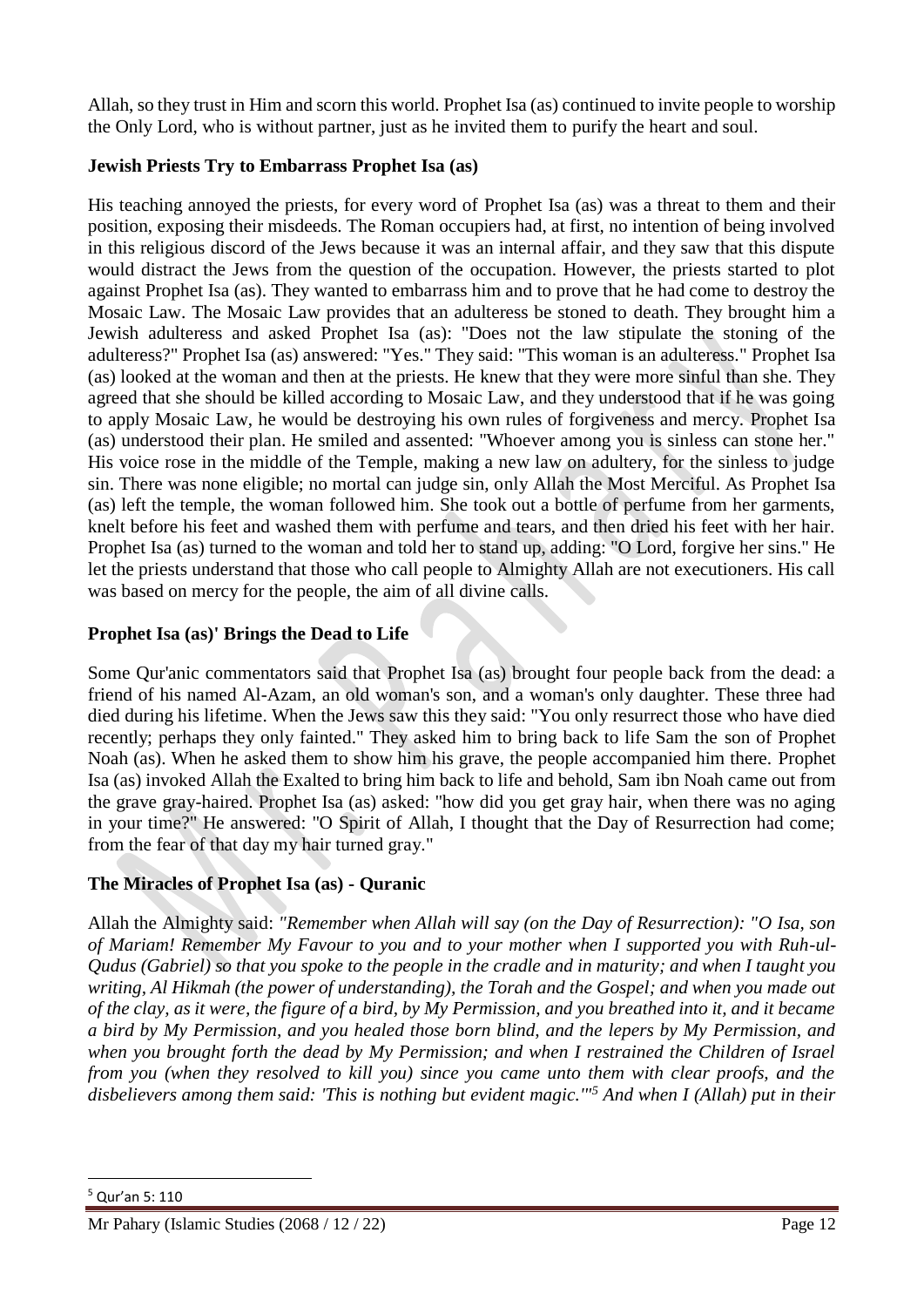*hearts of the disciples (of Isa (as)) to believe in Me and My Messenger, they said: "We believe. And bear witness that we are Muslims."<sup>6</sup>*

## **Prophet Isa (as)' Disciples - Quranic**

Almighty Allah also revealed: *Then when Isa (as) came to know of their disbelief, he said: "Who will be my helpers in Allah's Cause?" The disciples said: "We are the helpers of Allah; we believe in Allah, and bear witness that we are Muslims (we submit to Allah)."<sup>7</sup> Our Lord! We believe in what*  You have sent down, and we follow the Messenger; so write us down among those who bear witness.<sup>8</sup> *And they (disbelievers) plotted (to kill Prophet Isa (as)), and Allah planned too. And Allah is the Best of the planners.<sup>9</sup>*

## **Allah Sends the Disciples a Feast**

Prophet Isa (as) continued calling people to Almighty Allah and laying down for them what might be called "the law of the Spirit." Once when standing on a mountain surrounded by his disciples, Prophet Isa (as) saw that those who believed in him were from among the poor, the wretched, and the downtrodden (oppressed), and their number was small. Some of the miracles which Prophet Isa (as) performed had been requested by his disciples, such as their wish for a "holy table" to be sent down from heaven. Allah the Exalted said: *"Remember when the disciples said: "O Prophet Isa (as), son of Mariam (ra)! Can your Lord send down to us a table spread (with food) from heaven?" Prophet Isa (as) said: "Fear Allah, if you are indeed believers." They said: "We wish to eat thereof and to be stronger in Faith and to know that you have indeed told us the truth and that we ourselves be its witnesses." Prophet Isa (as), son of Mariam (ra), said: "O Allah, our Lord! Send us from heaven a table spread (with food) that there may be for us - for the first and the last of us - a festival and a sign from You; and provide us sustenance, for You are the best of sustainers." Allah said: "I am going to send it down unto you, but if any of you after that disbelieves, then I will punish him with a torment such as I have not inflicted on anyone among all the Alamin (mankind and jinn).*

## **Those Worshipping Prophet Isa (as) and Allah's Questions to Prophet Isa (as)**

The Day of the Table became one of the holy days for the disciples and followers of Prophet Isa (as). Later on, the disciples and followers forgot the real essence of the miracles, and so they worshipped Prophet Isa (as) as a god. Almighty Allah asserted: *"And remember when Allah will say (on the Day of Resurrection): "O Prophet Isa (as), son of Mariam (ra)! Did you say unto men: 'Worship me and my mother as two gods besides Allah?'" He will say: "Glory be to You! It was not for me to say what I had no right to say. Had I said such a thing, You would surely have known it. You know what is in my inner self though I do not know what is in Yours, truly, You, only You, are the All Knower of all that is hidden and unseen. Never did I say to them aught except what You (Allah) did command me to say: 'Worship Allah, my Lord and your Lord', And I was a witness over them while I dwelt amongst them, but when You took me up, You were the Watcher over them, and You are a Witness to all things. (This is a great admonition and warning to the Christians of the whole world). If you punish them, they are Your slaves, and if You forgive them, Verily You, only You are the All Mighty, the All Wise." Allah will say: "This is a Day on which the truthful will profit from their truth: theirs are Gardens under which rivers flow (in Paradise) - they shall abide therein forever. Allah is pleased with them and they with Him. That is the great success (Paradise). To Allah belongs the dominion of the heavens and the earth and all that is therein, and He is Able to do all things." (Ch 5:116-120 Quran)*

1

<sup>6</sup> Qur'an 5: 111

<sup>7</sup> Qur'an 3: 52

<sup>8</sup> Qur'an 3: 53

<sup>9</sup> Qur'an 3: 54